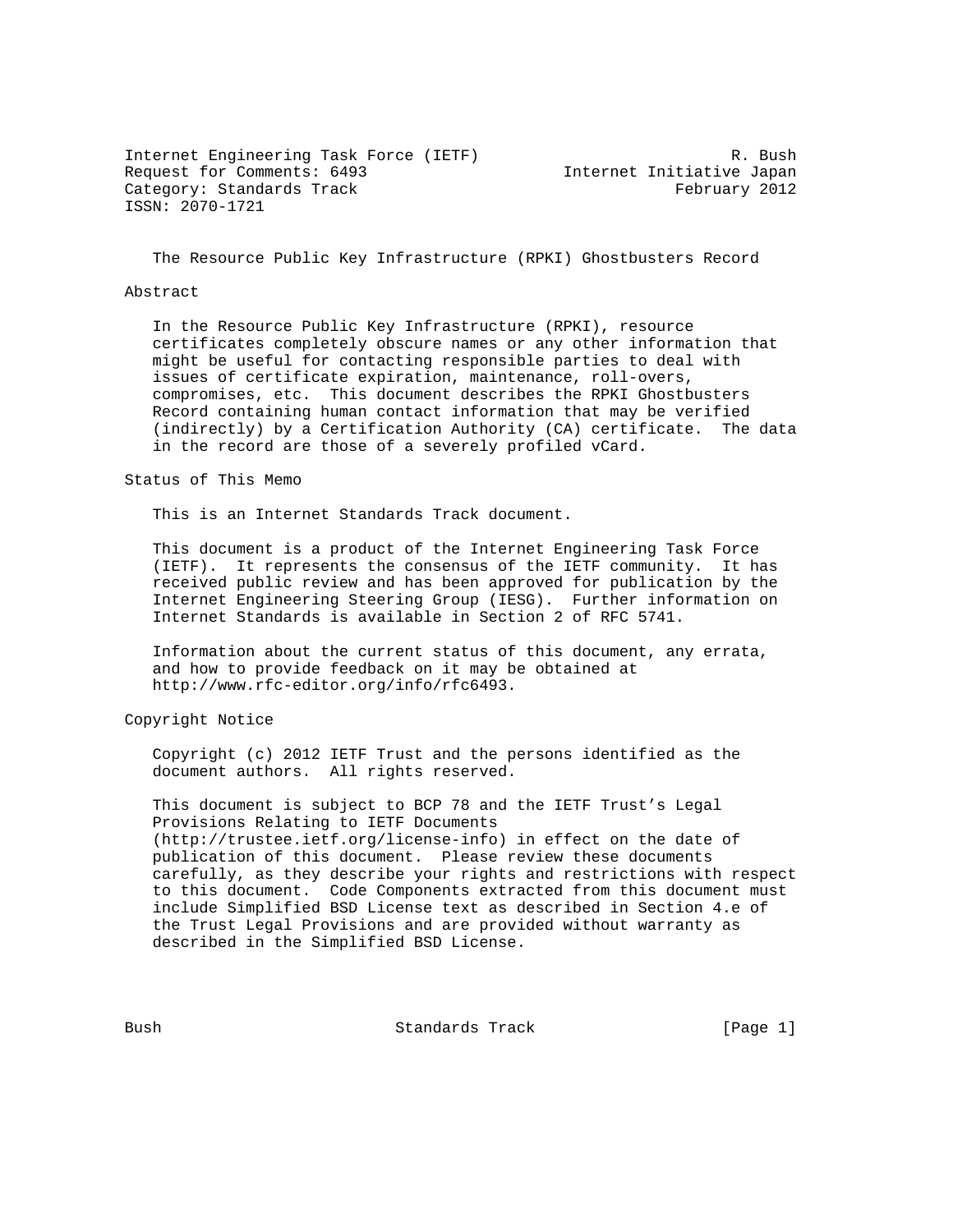Table of Contents

| $2^{\circ}$ |                                            |  |
|-------------|--------------------------------------------|--|
| 3.          |                                            |  |
| $4$ .       | RPKI Ghostbusters Record Payload Example 4 |  |
| 5.          |                                            |  |
| б.          |                                            |  |
| $7^{\circ}$ |                                            |  |
| 8.          |                                            |  |
|             |                                            |  |
|             |                                            |  |
|             |                                            |  |
|             |                                            |  |
|             |                                            |  |
|             |                                            |  |
|             | 11.1. Normative References 7               |  |
|             | 11.2. Informative References 8             |  |

#### 1. Introduction

 In the operational use of the RPKI, it can become necessary to contact, human to human, the party responsible for a resource-holding CA certificate, AKA the certificate's maintainer, be it the holder of the certificate's private key or an administrative person in the organization, a NOC, etc. An important example is when the operator of a prefix described by a Route Origin Authorization (ROA) sees a problem, or an impending problem, with a certificate or Certificate Revocation List (CRL) in the path between the ROA and a trust anchor. For example, a certificate along that path has expired, is soon to expire, or a CRL associated with a CA along the path is stale, thus placing the quality of the routing of the address space described by the ROA in jeopardy.

 As the names in RPKI certificates are not meaningful to humans, see [RFC6484], there is no way to use a certificate itself to lead to the worrisome certificate's or CRL's maintainer. So, "Who you gonna call?"

 This document specifies the RPKI Ghostbusters Record, an object verified via an end-entity (EE) certificate, issued under a CA certificate, the maintainer of which may be contacted using the payload information in the Ghostbusters Record.

 The Ghostbusters Record conforms to the syntax defined in [RFC6488]. The payload of this signed object is a severely profiled vCard.

Bush Standards Track [Page 2]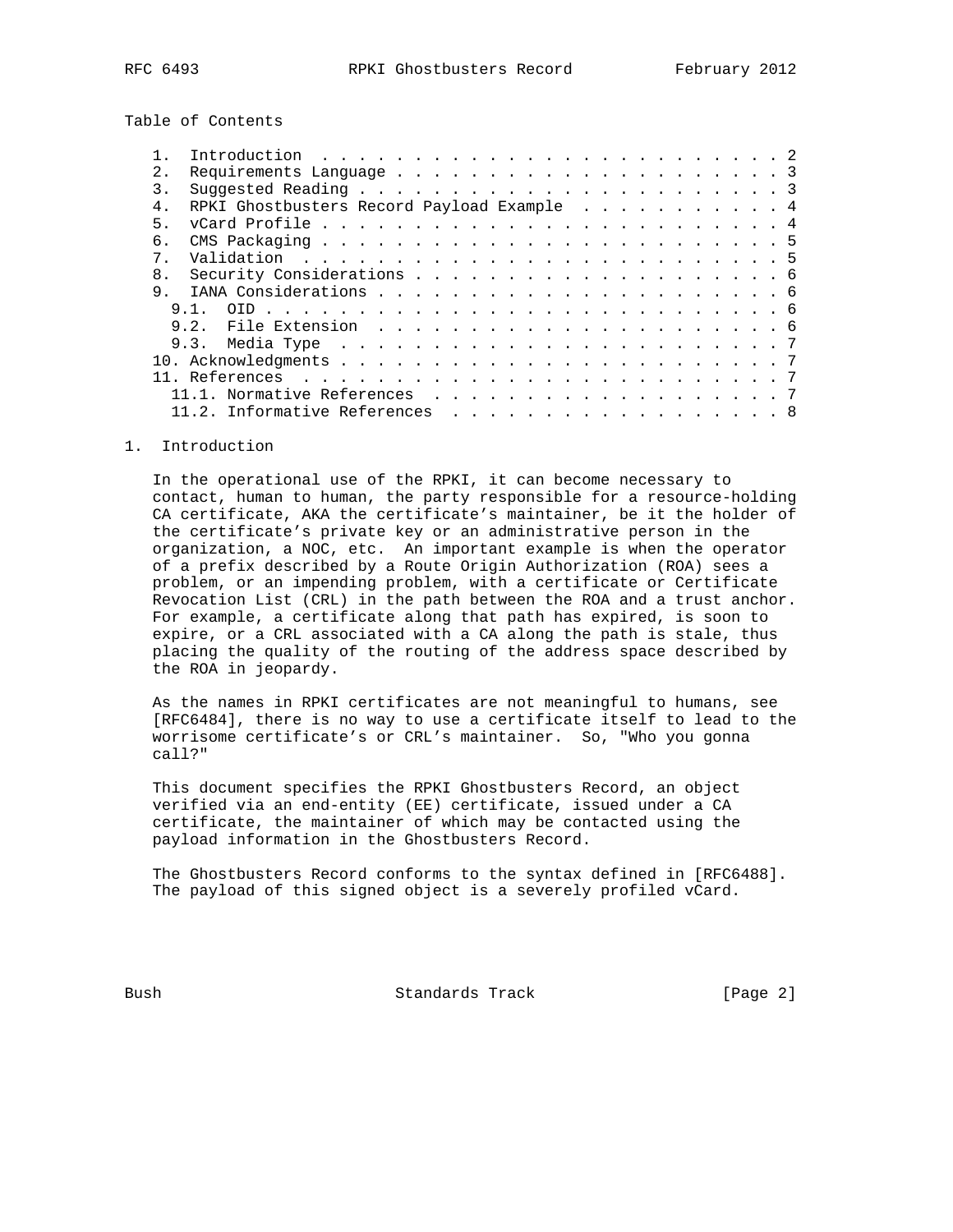Note that the Ghostbusters Record is not an identity certificate, but rather an attestation to the contact data made by the maintainer of the CA certificate issuing the EE certificate whose corresponding private key signs the Ghostbusters Record.

 This record is not meant to supplant or be used as resource registry whois data. It gives information about an RPKI CA certificate maintainer, not a resource holder.

 The Ghostbusters Record is optional; CA certificates in the RPKI can have zero or more associated Ghostbuster Records.

 Given a certificate, to find the closest Ghostbuster Record, go up until a CA certificate is reached, which may be the object itself of course. That CA certificate will have Subject Information Access (SIA) to the publication point where all subsidiary objects (until you hit a down-chain CA certificate's signed objects) are published. The publication point will contain zero or more Ghostbuster Records.

 This specification has three main sections. The first, Section 5, is the format of the contact payload information, a severely profiled vCard. The second, Section 6, profiles the packaging of the payload as a profile of the RPKI Signed Object Template specification [RFC6488]. The third, Section 7, describes the proper validation of the signed Ghostbusters Record.

2. Requirements Language

 The key words "MUST", "MUST NOT", "REQUIRED", "SHALL", "SHALL NOT", "SHOULD", "SHOULD NOT", "RECOMMENDED", "MAY", and "OPTIONAL" in this document are to be interpreted as described in [RFC2119].

3. Suggested Reading

 It is assumed that the reader understands the RPKI [RFC6480], the RPKI Repository Structure [RFC6481], Signed RPKI Objects [RFC6488], and vCards [RFC6350].

Bush Bush Standards Track [Page 3]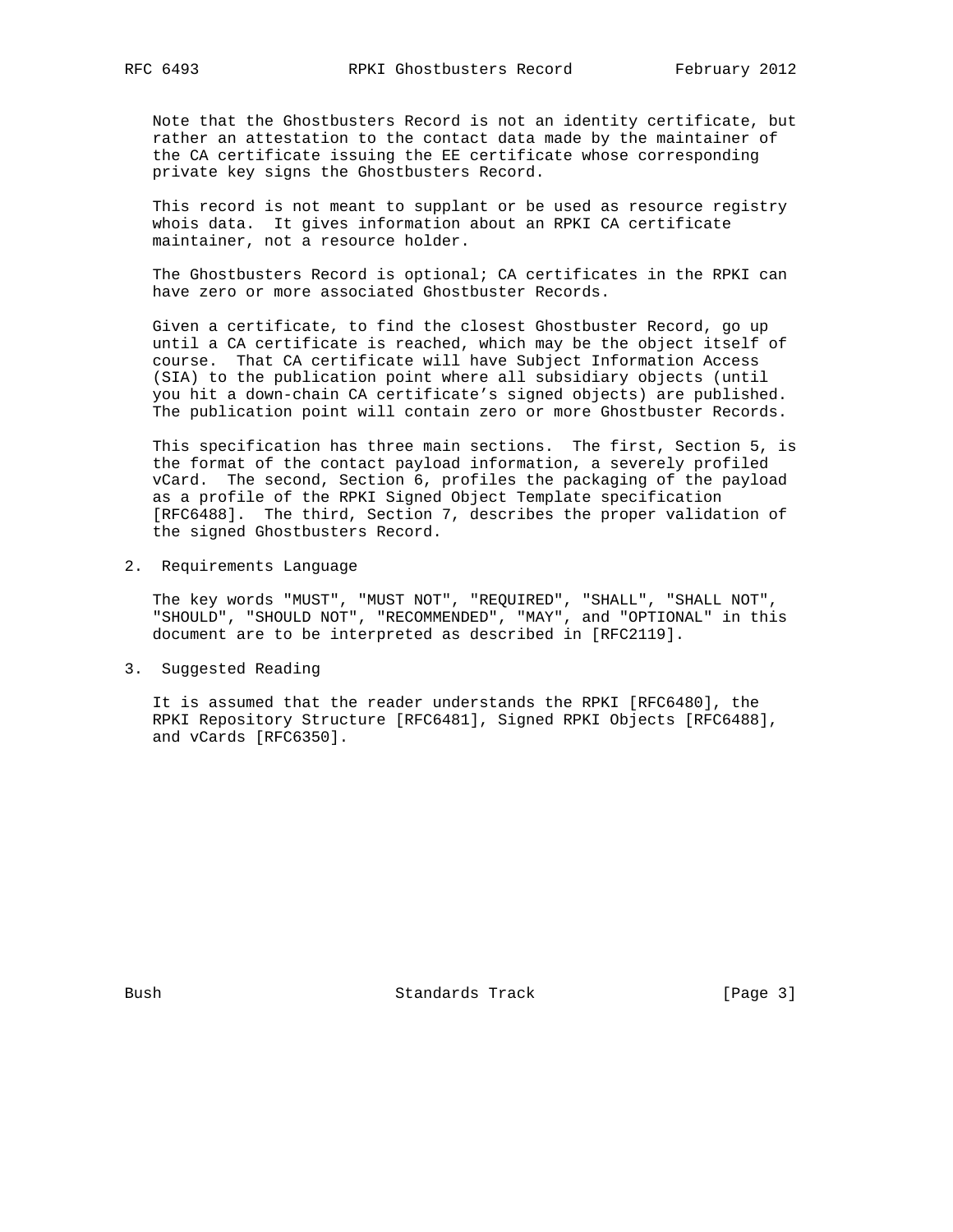- 
- 4. RPKI Ghostbusters Record Payload Example

 An example of an RPKI Ghostbusters Record payload with all properties populated is as follows:

 BEGIN:VCARD VERSION:4.0 FN:Human's Name ORG:Organizational Entity ADR;TYPE=WORK:;;42 Twisty Passage;Deep Cavern;WA;98666;U.S.A. TEL;TYPE=VOICE,TEXT,WORK;VALUE=uri:tel:+1-666-555-1212 TEL;TYPE=FAX,WORK;VALUE=uri:tel:+1-666-555-1213 EMAIL:human@example.com END:VCARD

5. vCard Profile

 The goal in profiling the vCard is not to include as much information as possible, but rather to include as few properties as possible while providing the minimal necessary data to enable one to contact the maintainer of the RPKI data that threatens the ROA[s] of concern.

 The Ghostbusters vCard payload is a minimalist subset of the vCard as described in [RFC6350].

- BEGIN pro forma packaging that MUST be the first line in the vCard and MUST have the value "BEGIN:VCARD" as described in [RFC6350].
- VERSION pro forma packaging that MUST be the second line in the vCard and MUST have the value "VERSION:4.0" as described in Section 3.7.9 of [RFC6350].
- FN the name, as described in Section 6.2.1 of [RFC6350], of a contactable person or role who is responsible for the CA certificate.
- ORG an organization as described in Section 6.6.4 of [RFC6350].
- ADR a postal address as described in Section 6.3 of [RFC6350].
- TEL a voice and/or fax phone as described in Section 6.4.1 of [RFC6350].
- EMAIL an Email address as described in Section 6.4.2 of [RFC6350]
- END pro forma packaging that MUST be the last line in the vCard and MUST have the value "END:VCARD" as described in [RFC6350].

Bush Bush Standards Track [Page 4]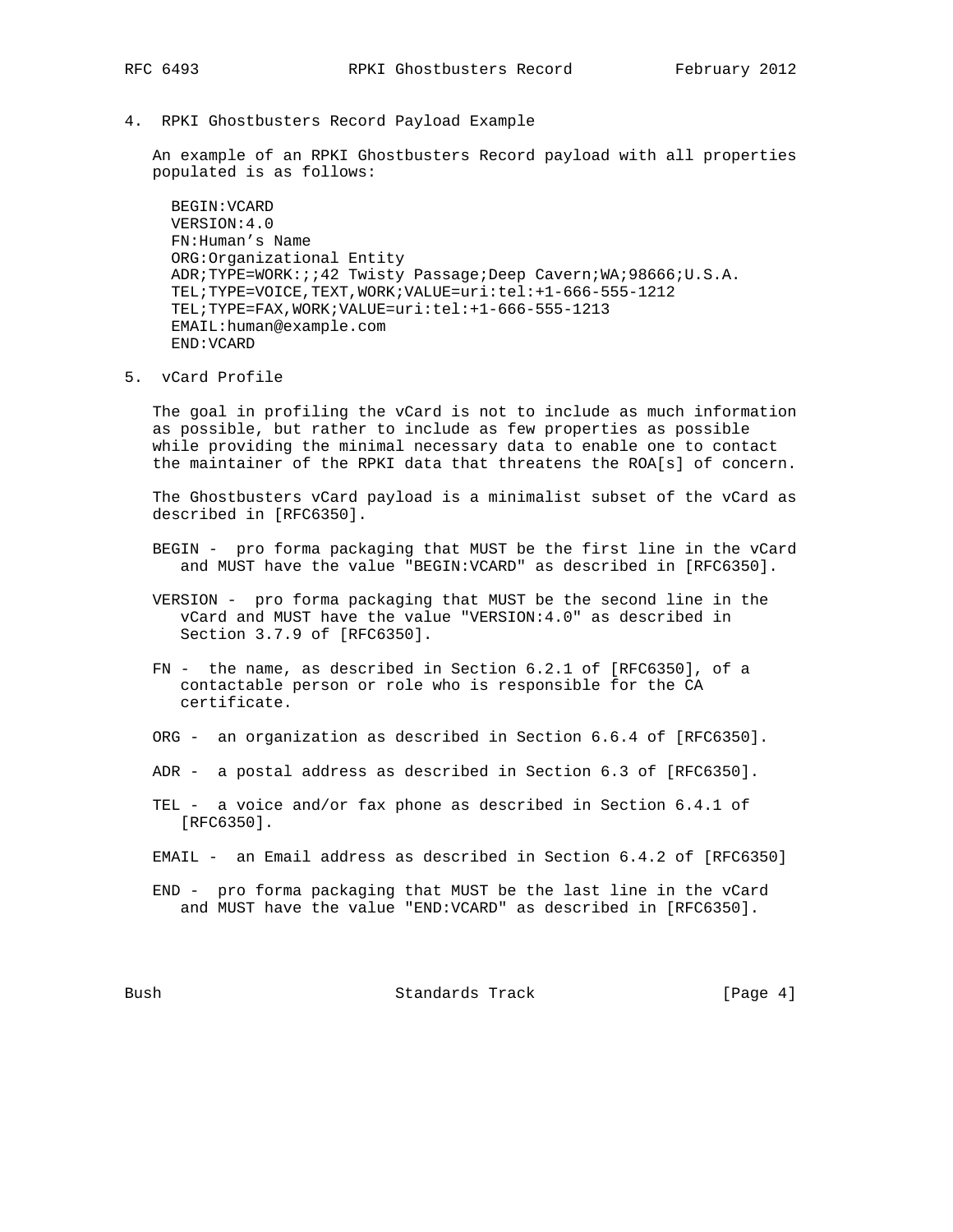Per [RFC6350], the BEGIN, VERSION, FN, and END properties MUST be included in a record. To be useful, at least one of ADR, TEL, and EMAIL MUST be included. Other properties MUST NOT be included.

6. CMS Packaging

 The Ghostbusters Record is a CMS signed-data object conforming to the "Signed Object Template for the Resource Public Key Infrastructure (RPKI)", [RFC6488].

 The content-type of a Ghostbusters Record is defined as id-ct rpkiGhostbusters, and has the numerical value of 1.2.840.113549.1.9.16.1.35. This OID MUST appear both within the eContentType in the encapContentInfo object as well as the content type signed attribute in the signerInfo object. See [RFC6488].

 eContent: The content of a Ghostbusters Record is described in Section 5.

 Similarly to a ROA, a Ghostbusters Record is verified using an EE certificate issued by the resource-holding CA certificate whose maintainer is described in the vCard.

 The EE certificate used to verify the Ghostbusters Record is the one that appears in the CMS data structure that contains the payload defined above.

 This EE certificate MUST describe its Internet Number Resources using the "inherit" attribute, rather than explicit description of a resource set; see [RFC3779].

7. Validation

 The validation procedure defined in Section 3 of [RFC6488] is applied to a Ghostbusters Record. After this procedure has been performed, the Version number type within the payload is checked, and the OCTET STRING containing the vCard data is extracted. These data are checked against the profile defined in Section 5 of this document. Only if all of these checks pass is the Ghostbusters payload deemed valid and made available to the application that requested the payload.

Bush Standards Track [Page 5]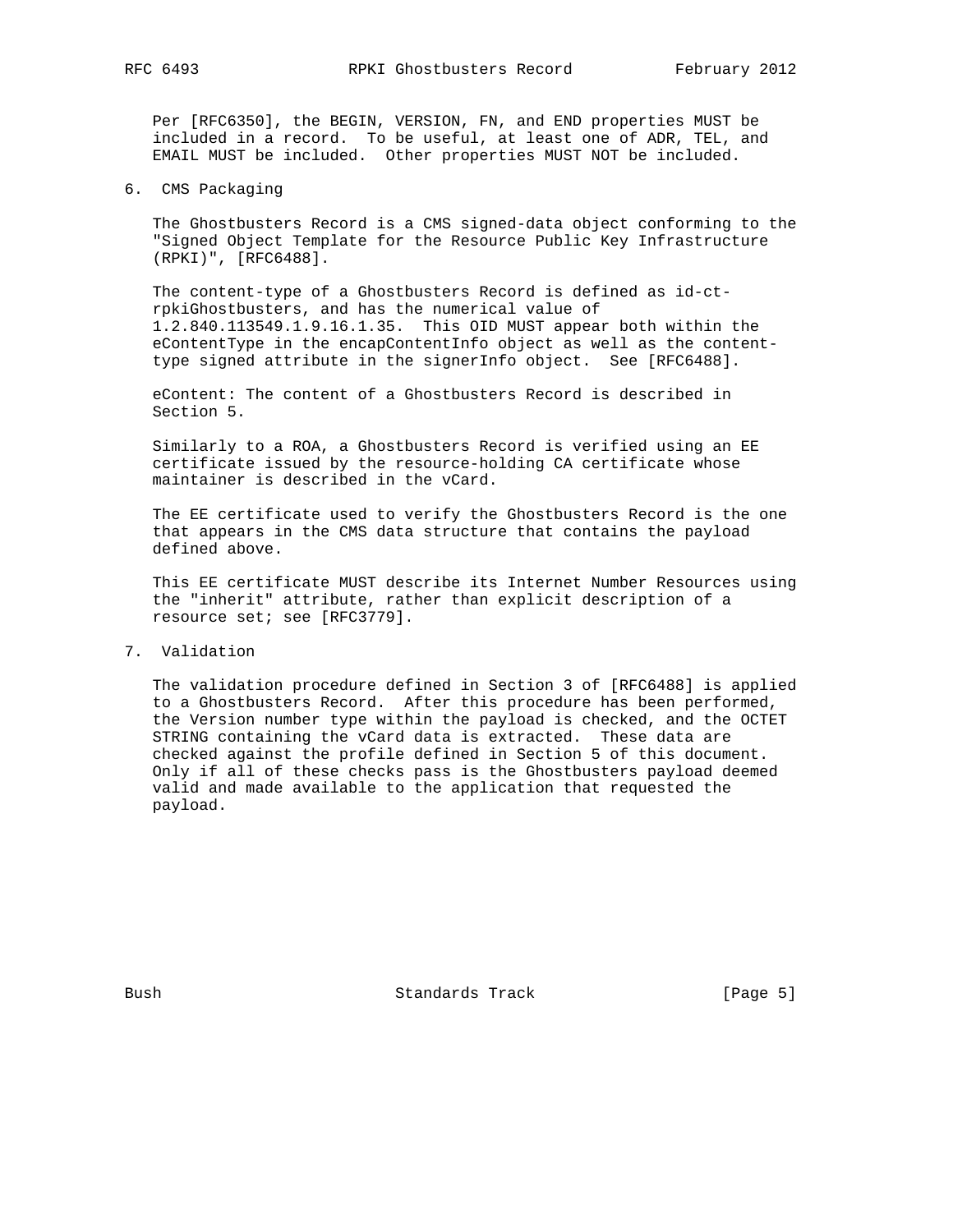8. Security Considerations

 Though there is no on-the-wire protocol in this specification, there are attacks that could abuse the data described. As the data, to be useful, need to be public, little can be done to avoid this exposure.

- Phone Numbers: The vCards may contain real world telephone numbers, which could be abused for telemarketing, abusive calls, etc.
- Email Addresses: The vCards may contain Email addresses, which could be abused for purposes of spam.

 Relying parties are hereby warned that the data in a Ghostbusters Record are self-asserted. These data have not been verified by the CA that issued the CA certificate to the entity that issued the EE certificate used to validate the Ghostbusters Record.

- 9. IANA Considerations
- 9.1. OID

 The IANA has registered the OID for the Ghostbusters Record in the registry created by [RFC6488] as follows:

Name OID OID Specification ----------------------------------------------------------- Ghostbusters 1.2.840.113549.1.9.16.1.35 [RFC6493]

# 9.2. File Extension

 Realizing the deep issues raised by [RFC5513], the IANA has added an item for the Ghostbusters Record file extension to the "RPKI Repository Name Scheme" created by [RFC6481] as follows:

|       | Filename Extension RPKI Object |  | Reference                     |  |
|-------|--------------------------------|--|-------------------------------|--|
|       |                                |  |                               |  |
| . abr |                                |  | Ghostbusters Record [RFC6493] |  |

Bush Standards Track [Page 6]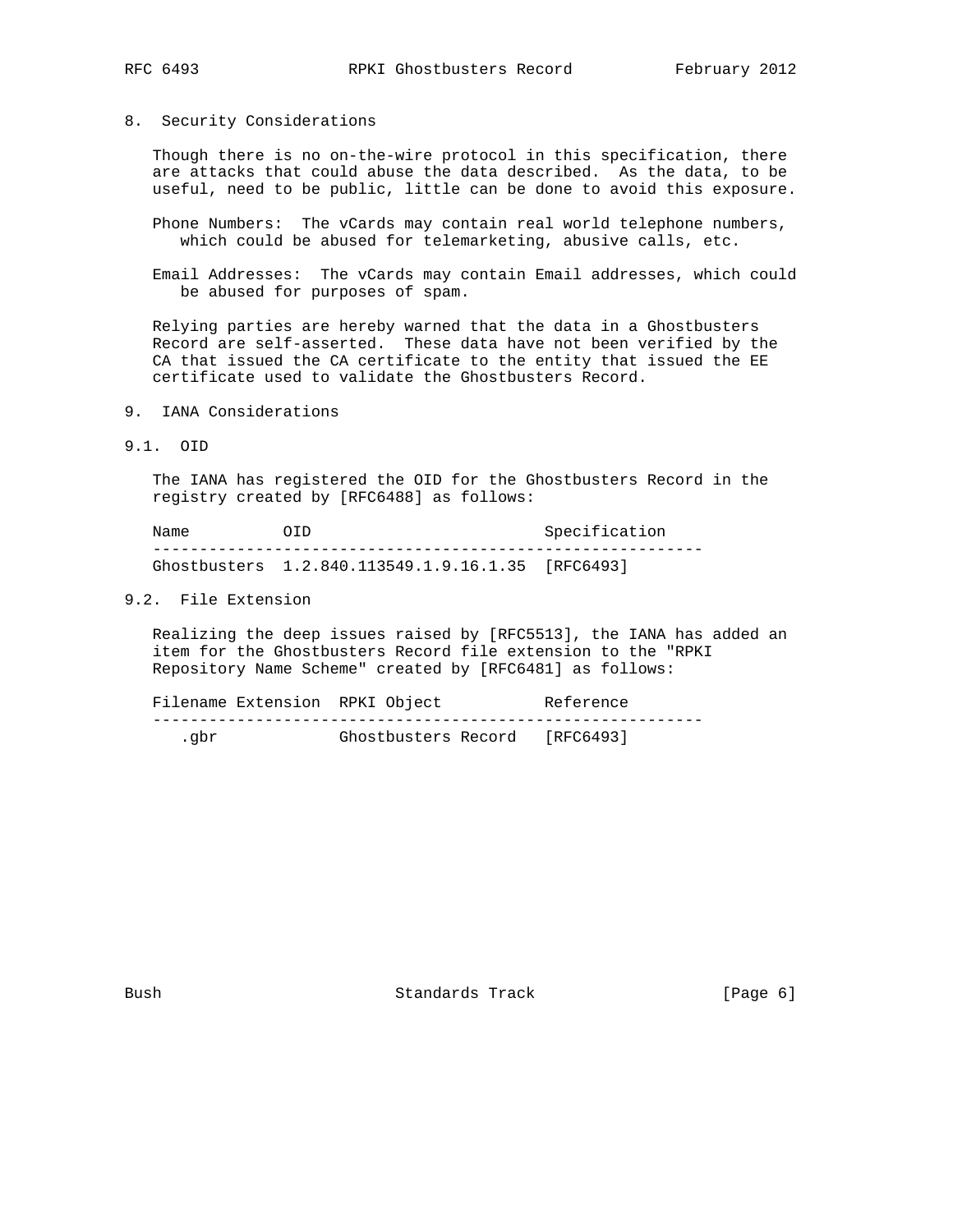9.3. Media Type

 The IANA has registered the media type application/rpki-ghostbusters as follows:

 Type name: application Subtype name: rpki-ghostbusters Required parameters: None Optional parameters: None Encoding considerations: binary Security considerations: Carries an RPKI Ghostbusters Record [RFC6493]. Interoperability considerations: None Published specification: This document. Applications that use this media type: RPKI administrators. Additional information: Content: This media type is a signed object, as defined in [RFC6488], which contains a payload of a profiled vCard as defined above in this document. Magic number(s): None File extension(s): .gbr Macintosh file type code(s): Person & email address to contact for further information: Randy Bush <randy@psg.com> Intended usage: COMMON Restrictions on usage: None Author: Randy Bush <randy@psg.com> Change controller: Randy Bush <randy@psg.com>

## 10. Acknowledgments

 The author wishes to thank Russ Housley, the authors of [RFC6481], Stephen Kent, Sandy Murphy, Rob Austein, Michael Elkins, and Barry Leiba for their contributions.

- 11. References
- 11.1. Normative References
	- [RFC2119] Bradner, S., "Key words for use in RFCs to Indicate Requirement Levels", BCP 14, RFC 2119, March 1997.
	- [RFC3779] Lynn, C., Kent, S., and K. Seo, "X.509 Extensions for IP Addresses and AS Identifiers", RFC 3779, June 2004.
	- [RFC6350] Perreault, S., "vCard Format Specification", RFC 6350, August 2011.

Bush Standards Track [Page 7]